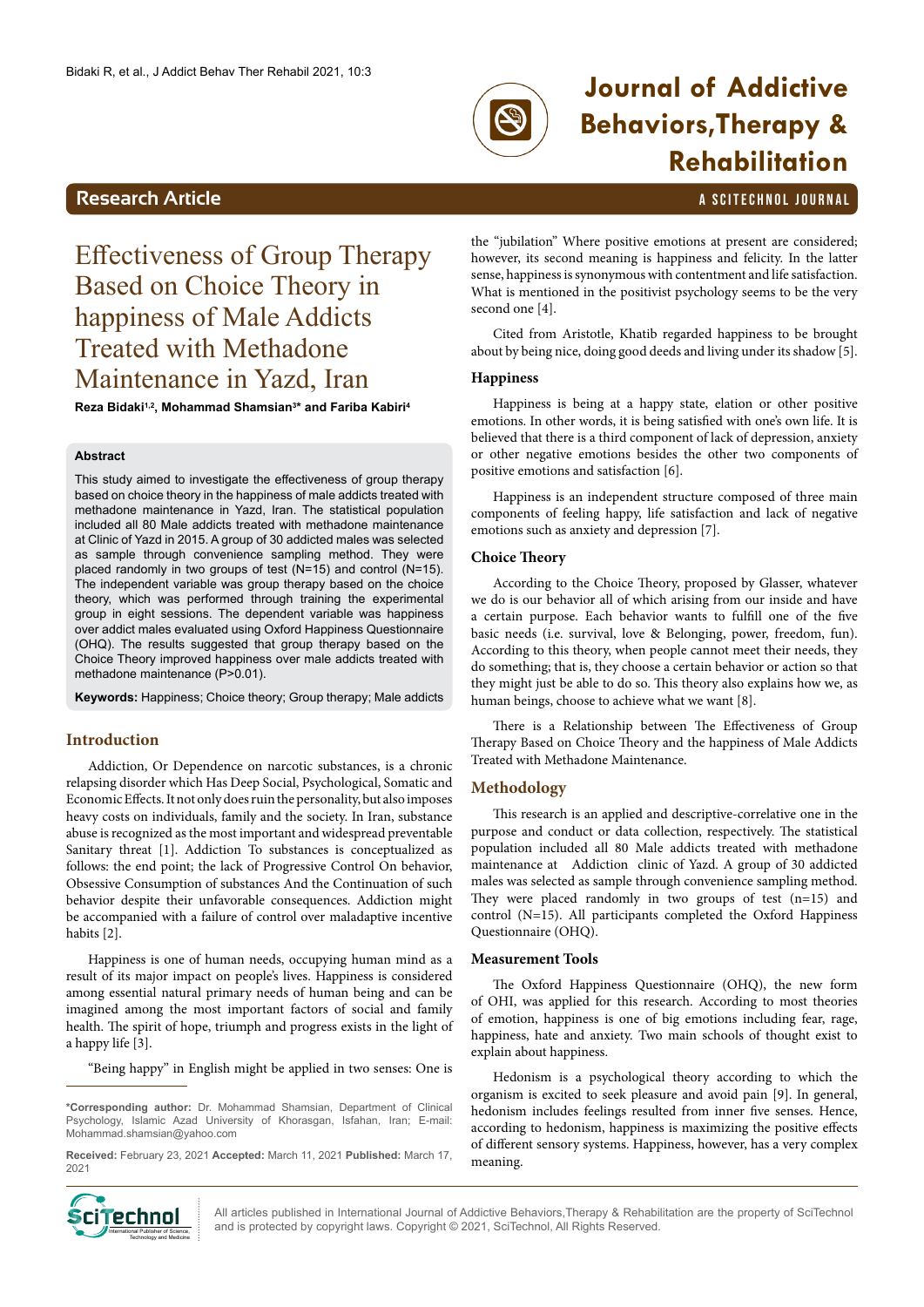*Citation: Bidaki R, Shamsian M, Kabiri F (2021) Effectiveness of Group Therapy Based on Choice Theory in happiness of Male Addicts Treated with Methadone Maintenance in Yazd, Iran. J Addict Behav Ther Rehabil 10:3.*

Cognitive theories have presented another viewpoint. Lazarus, the emotion-cognitive theorist has defined happiness as an emotion resulting from the creation of a reasonable process to understand a goal. In other words, in cognitive theories, happiness is viewed as whatever experience on the way to achieve our goal. Therefore, happiness is goal-driven whereas the hedonism theory regards happiness as the last state or the very goal.

From the very first research, efforts have been made to make tests to evaluate psychological well-being including happiness. About 4 decades have passed since OHI was made for the first time. Different instruments have already been compiled from which the Oxford Happiness Inventory (OHI) is the most prevalent one. Its first version was devised in 1989 by Argyle, Martin and Crosland as an instrument for measuring personal happiness. This scale was enhanced in some of its aspects in 1995 by Argyle and Loo. Different studies have been performed in different countries including the UK, The USA, Canada, Spain, China, Japan, Australia, Iran etc. using this inventory to measure happiness and finding its norms during the 20 years from its publish. All these studies resulted in introducing this tool as a reputable powerful one to measure happiness. The Oxford Happiness Questionnaire, a 29-item one with 4-point multiple-choice items, was made based on the framework of Beck Depression Inventory. Consulting Iron Beck, Argyle decided to reverse the statements of Beck Depression Inventory; therefore, 21 statements were prepared. He then added 11 more statements to that list to include other happiness aspects. After a primary running of the questionnaire and removing three statements, the final inventory form was reduced to 29 statements [10]. In 2002, an improved alternative version was developed and presented as OHQ. It contains 29 items (20 from the previous scale and 9 revised items) where the OHQ is answered with the 6-point Lickert scale. According to its makers, changing the options reduces the possibility for grounded and imperative answers and makes it performable for the public not clinical population. The OHQ evaluates some psychological constructs such as the rewarding life, mental preparedness, self-satisfaction, aestheticism, life satisfaction, time organization, seeking for attraction and happy memories [11].

#### **Validity and Reliability**

Hills and Argyle (2002) have reported a 0.91 reliability index and an internal correlation of 0.04 to 0.65 for the statements of this questionnaire. They have found a significant correlation between OHQ and other scales: extroversion (0.61, p<0.001), neurotics (0.59, p<0.001) Psychotics (0.17, p<0.005). There are also positive correlations between this questionnaire and some other ones: Life Orientation Test (LOT), Life Attention Index, the Test of Self-Respect and the Life Satisfaction Scale. These indicate a high construction validity of this questionnaire [12].

#### **Scoring the New form of OHQ**

Each question is scored 1-6 as follows (Table 1).

Each question is scored directly. The individual obtains a score, indicating his happiness level, for each component and the whole questionnaire. The highest and lowest obtainable scores are 174

**Table 1:** OHQ Scoring.

| <b>Strongly</b> | Moderately      | <b>Slightly</b> | <b>Slightly</b> | Moderately | <b>Strongly</b> |
|-----------------|-----------------|-----------------|-----------------|------------|-----------------|
| <b>Disagree</b> | <b>Disagree</b> | <b>Disagree</b> | Aaree           | Agree      | Aaree           |
|                 |                 |                 |                 |            |                 |

and 29, respectively. Note that the higher the sore is, the more the happiness is.

#### **Results**

Both the descriptive and inferential statistics were applied to analyze the data using SPSS. The data related to the sample group were summarized in the descriptive statistics section. According to the measurement scales, some parameters such as central tendency of monthly mean, change range, and standard deviation were applied in this regard. The analysis test of covariance (regression analysis) was also applied in the inferential statistics section.

### **Descriptive Findings**

According to Table 2, 6 (20%) were less than 25, 13 (43%) were 25-35, 7 (23%) were 35-45 and the rest of the 30 people were above 45.

According to Table 3, 21(70%) held high school diploma or lower, 4 (13%) held associate degrees and 5 (17%) held Bachelor degrees or higher in the 30-member sample.

According to Table 4, 16 (53%) members were married and the rest of the 30 were single.

According to Table 5, no significant differences were found between the pre-test and post-test scores for both variables.

**Table 2:** Frequency Distribution and Percentage Frequency of the age of the Sample.

| Age   |    | F%  |
|-------|----|-----|
| $25$  |    | 20  |
| 25-35 | 13 | 43  |
| 35-45 |    | 23  |
| >45   |    | 14  |
| Sum   | ٩N | 100 |

**Table 3:** Frequency Distribution and Percentage Frequency of the Academic Level of the Sample.

|                               |    | رە = |
|-------------------------------|----|------|
| High school diploma and lower |    |      |
| Associate degree              |    |      |
| Bachelor degree and above     |    |      |
| Total                         | 30 | 100  |

**Table 4:** Frequency Distribution and Percentage Frequency of the Marital Status of the Sample.

|         | co/<br>7٥    |
|---------|--------------|
| Single  | $46^{\circ}$ |
| Married | よる う         |

**Table 5:** Descriptive Indexes of Research Variables.

| Variable  |           | Test |       | Control |       |
|-----------|-----------|------|-------|---------|-------|
|           |           | SD   | Mean  | SD      | Mean  |
| Happiness | Pre-Test  | 3.67 | 39.23 | 4.7     | 42.7  |
|           | Post-Test | 6.71 | 75.27 | 4.67    | 43.71 |

**Table 6:** Summary of Covariance Analysis of Effectiveness of Group Therapy Based on Choice Theory in Happiness of Male Addicts Treated with Methadone **Maintenance** 

| Dependent   Sum of   Freedom   Mean of  <br>variable | chi <sup>2</sup> | dearee | chi <sup>2</sup> | F test | Significance<br>level | Effect,<br>level |
|------------------------------------------------------|------------------|--------|------------------|--------|-----------------------|------------------|
| <b>Happiness</b>                                     | 425.27           |        | 425.27           | 50.676 | P < 0.001             | 0.58             |